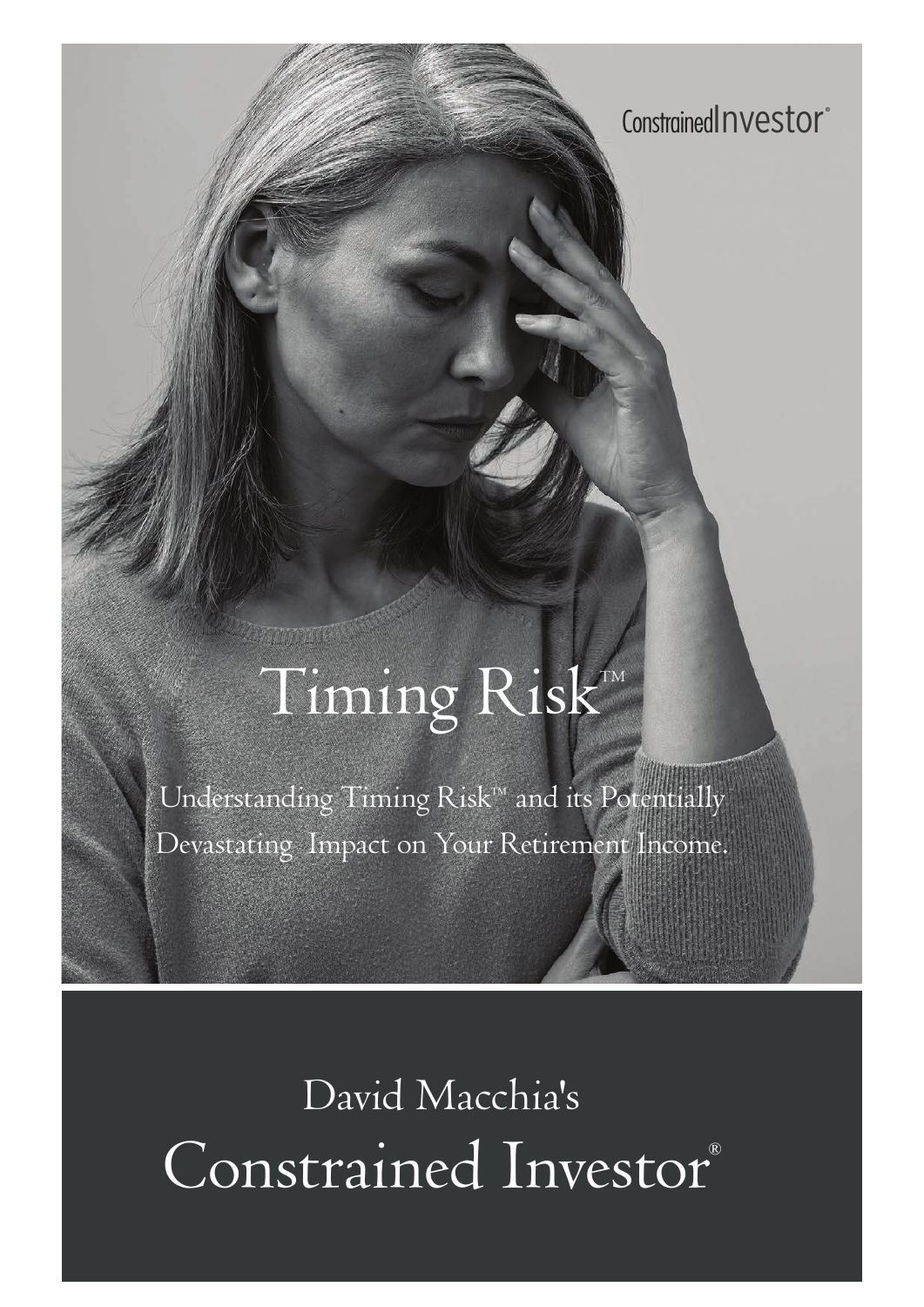## No person would intentionally leave it to luck to determine their financial security in retirement. Yet, without a strategy that manages Timing Risk and Longevity Risk, that is exactly what millions of retirees do.

After you read this brochure, you will understand why most people who are approaching retirement, or recently retired, should never fail to have a plan for managing key risks. Let's look at why.



Imagine ten, financially identical people who have reached retirement age. Each has the same \$500,000 in savings. Each person has the exact same investment portfolio. Each will enter retirement and withdraw the same amount of money.

What's different? Only this: **The timing of their retirements.**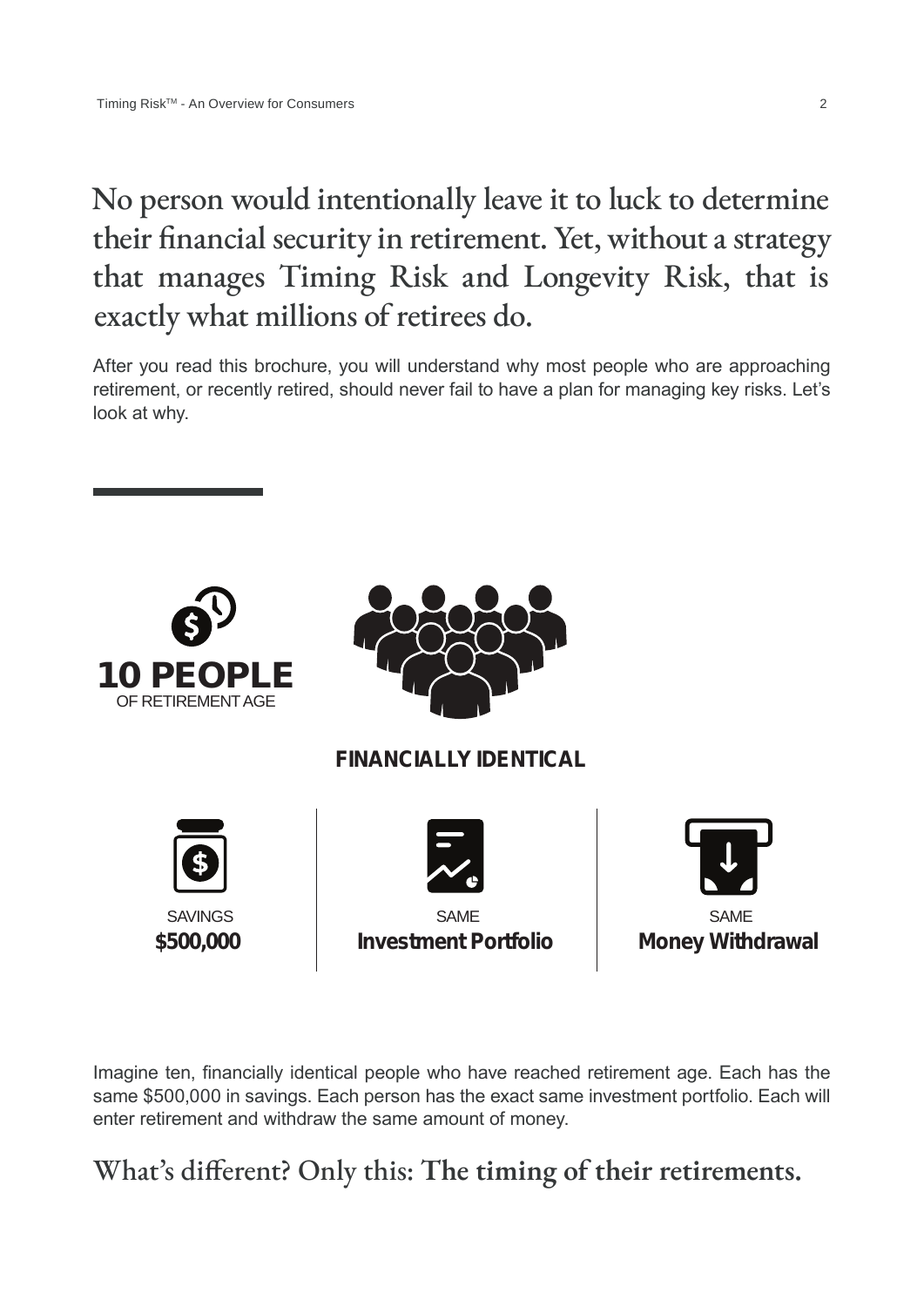**To demonstrate the income-destroying potential of Timing Risk,** rather than retire all ten individuals on the same day, we will separate them by one calendar quarter. This means that, about every 90-days, another person will retire. The first person will retire on January 1. The second, on April 1, The third, on July 1. It will continue in this sequence until all ten have retired. Then, we'll look at the financial results experienced by the ten retirees over retirements lasting 30-years.

This example demonstrates why retirees must manage Timing Risk.

#### Ben and Susan's Results

On January 1, Ben is the first to retire. Then, on April 1, Susan follows Ben into retirement. Will their financial results be different? Shockingly different. Susan is lucky. She ends up with about \$1,000,000 more than poor unlucky Ben, who retired just three months earlier. These results reveal the incredible impact of timing. Ben, who had been thinking he would wait until Spring to retire, decided against it. A million-dollar mistake.



Source: LIMRA Secure Retirement Institute, 2018. The portfolio has an asset allocation of 42.5 percent large company stocks, 17.5 percent small company stocks, and 40 percent intermediate-term government bonds and is rebalanced annually. The initial withdrawal amount was \$1,686 per month, or for the first year \$20,235 or 4.05% of beginning assets. The individual retiree withdrew the same dollar amount within each calendar year, and adjusted annually for the prior calendar year's inflation rate. The cost of funds in the portfolio is 100 bps annually. Fund returns are from Ibbotson, Morningstar.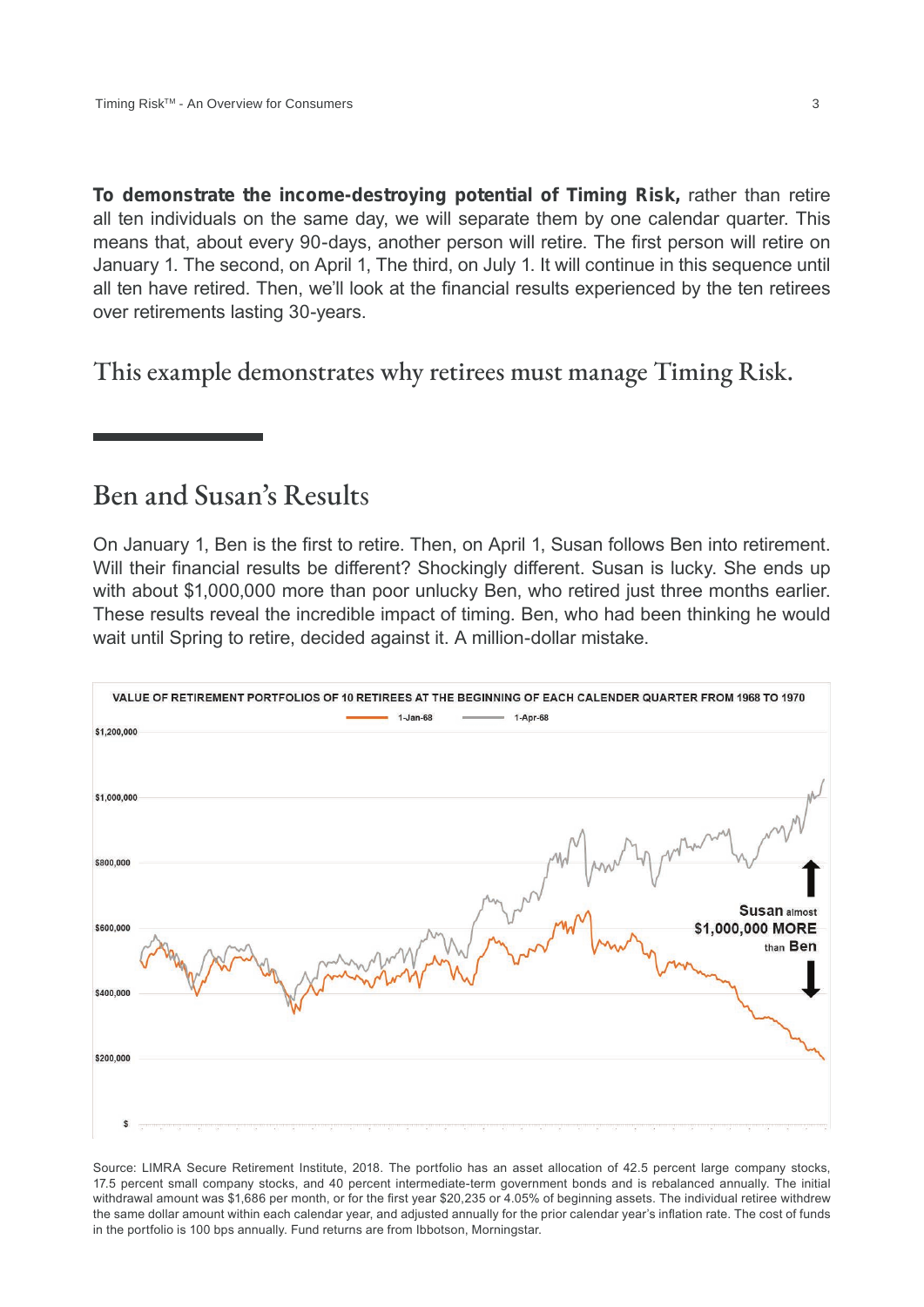#### Kathy and Jerry's Results

It's even worse for Kathy, the 5th retiree. She ran out of money entirely. On the other hand, Jerry's luck was extremely good. Among the ten retirees, his results were the best. Not only did Jerry receive 30-years of inflation-adjusted income, but he also accumulated a pile of cash equal to \$2,600,000. **Kathy is broke, and Jerry is rich.**



Do these outcomes surprise you? It's all due to timing. The lesson is, when you do not plan for Timing Risk, it's like leaving it up to luck to determine your financial security in retirement.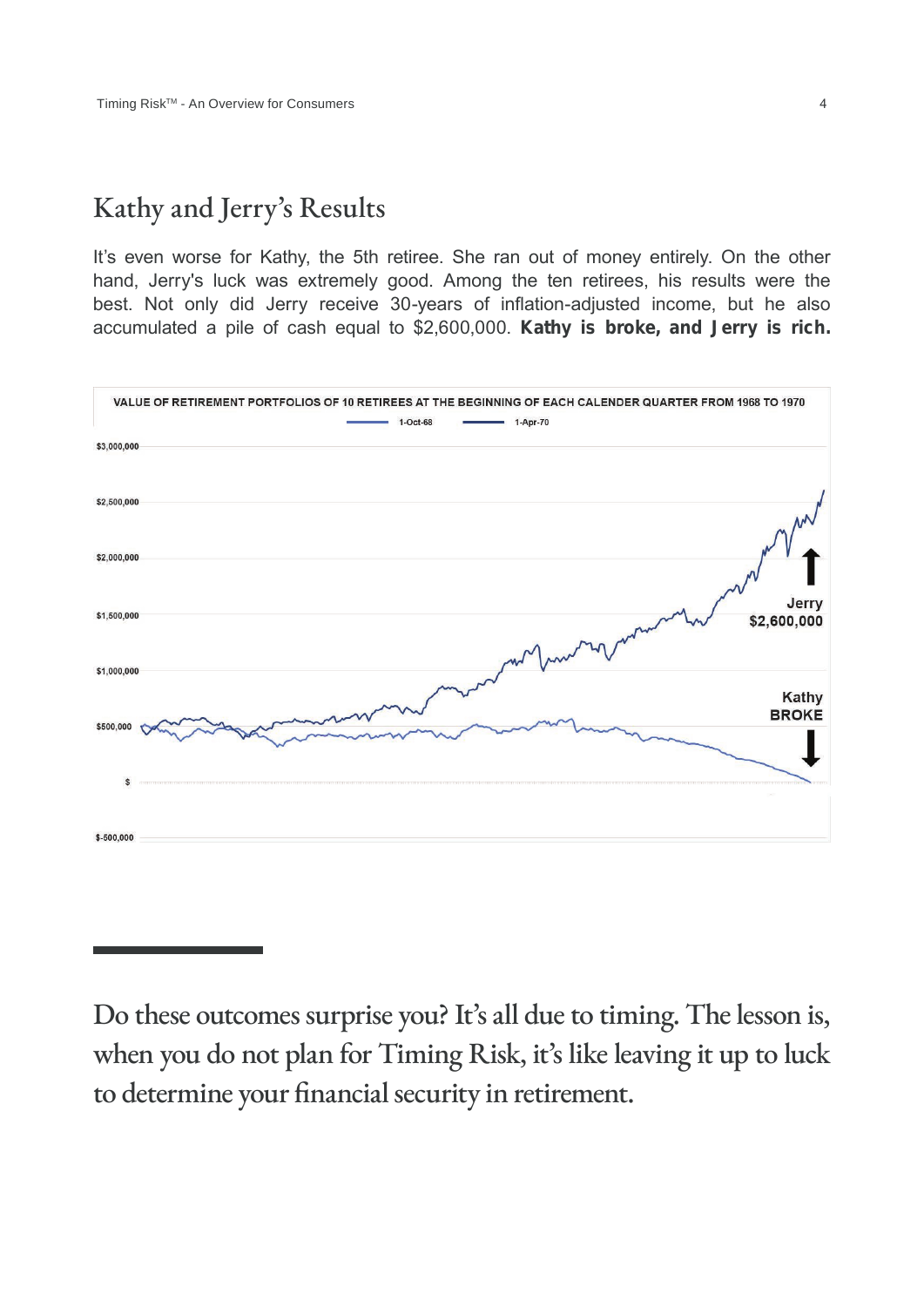

\$198,717 | \$1,056,382 | \$19,7594 | \$-721.83 | \$-1422.69 | \$641,898 | \$1,069,129 | \$1,534,933 | \$1,911,538 | \$2,606,465

### How do I manage Timing Risk?

You may be wondering, "*How do I manage Timing Risk?"* It's actually quite simple. Because Timing Risk is most dangerous early in retirement, arrange your savings so that during the first ten years of retirement, you are drawing your income from vehicles which are not subject to principal risk.

One uncomplicated way to accomplish this is to use a combination of two annuities, a 5-year Single Premium Immediate Annuity (SPIA), and a 5-year deferred annuity. The SPIA pays you guaranteed monthly income over years 1 thru 5 of retirement. While the SPIA is sending you paychecks, the interest earning deferred annuity accumulates. Beginning in year 6, it is converted into another SPIA which pays you guaranteed monthly income in years 6-10. This simple arrangement provides 120 months of guaranteed income, avoids principal risk, and protects you against Timing Risk.

### What Type of Investor Are You?

Retirees who have similar amounts of savings often require different strategies for producing retirement income. Why? Because among retirees with similar nest eggs, some will need more income than others to meet their living expenses. Therefore, those who require more income may push the limits of reasonable investing expectations and quite possibly leave themselves no room for error. **This introduces an important concept. Any retiree can be placed into one of three categories of retirement investors**.

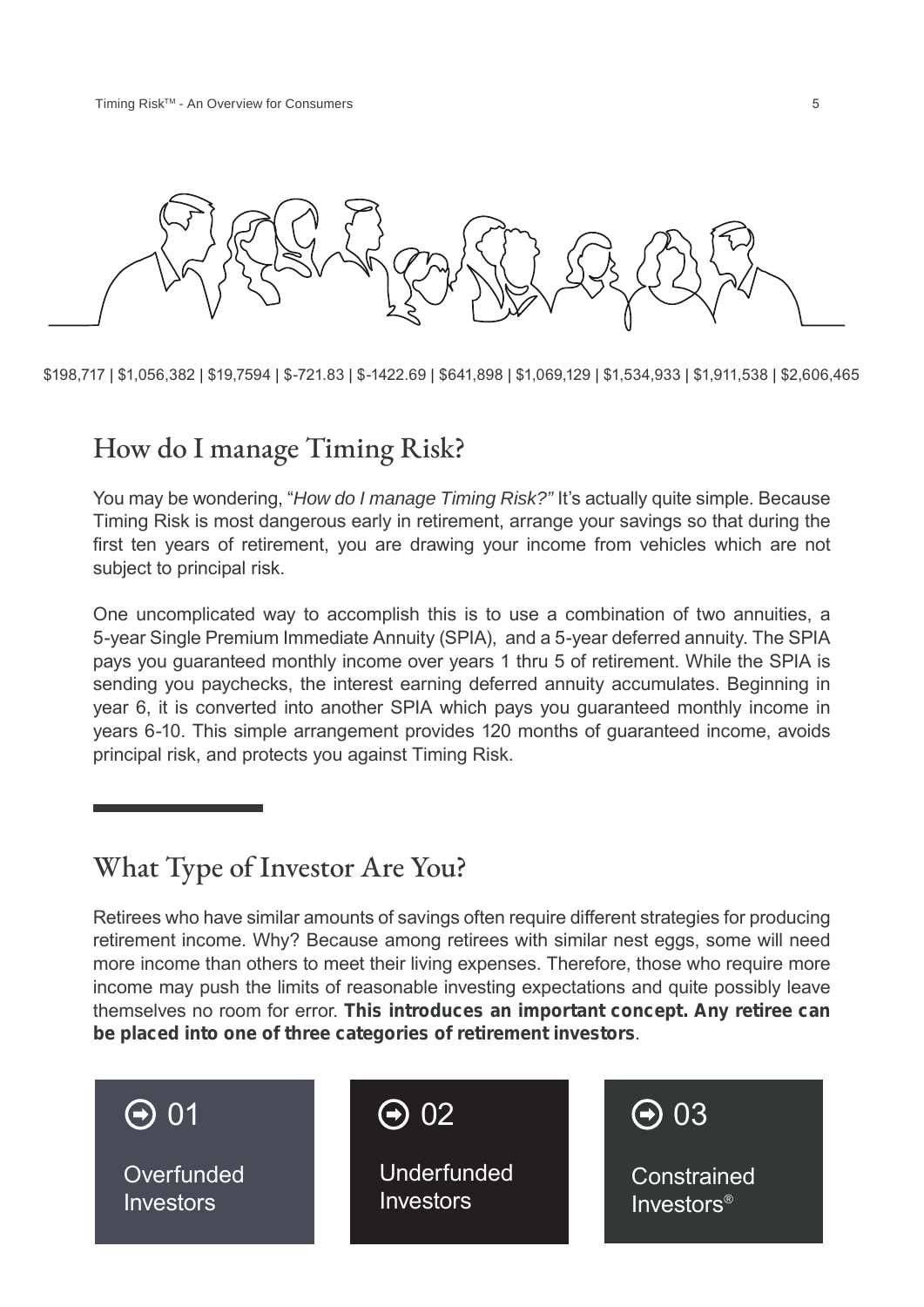#### 01. Overfunded Investors

"Overfunded" investors are the lucky minority of people who have more investment assets than are needed to produce the monthly income they need to fund their lifestyles.

#### 02. Underfunded Investors

"Underfunded" investors typically have low savings balances.

They will rely primarily upon Social Security to provide their retirement income. .

#### 03. Constrained Investors

Constrained Investors make up the majority of retirees who have saved consistently for retirement Every one of them should seek to manage Timing Risk.

What is the profile of a Constrained Investor? There is a mathematical computation I will demonstrate below, but also a general description: Someone who reaches retirement with savings, but the amount of savings isn't high compared to the level of income needed to support the investor's minimally acceptable lifestyle. This does not mean that Constrained Investors have low savings balances. On the contrary, they may have accumulated millions of dollars. But whatever amount of savings they have, all Constrained Investors share this important distinction: Absolute reliance upon their savings to produce a sizeable portion of the income they require to fund a minimally acceptable lifestyle.

#### **What does this mean in practice? I can sum it up in one word: Caution.**

Constrained Investors have little or no cushion to protect against the impact of investing mistakes. Therefore, their foremost planning priority is the mitigation of risks which hold the potential to reduce or even wipe out their incomes. While this brochure is primarily about Timing Risk, I want to mention two additional risks that really matter to Constrained Investors.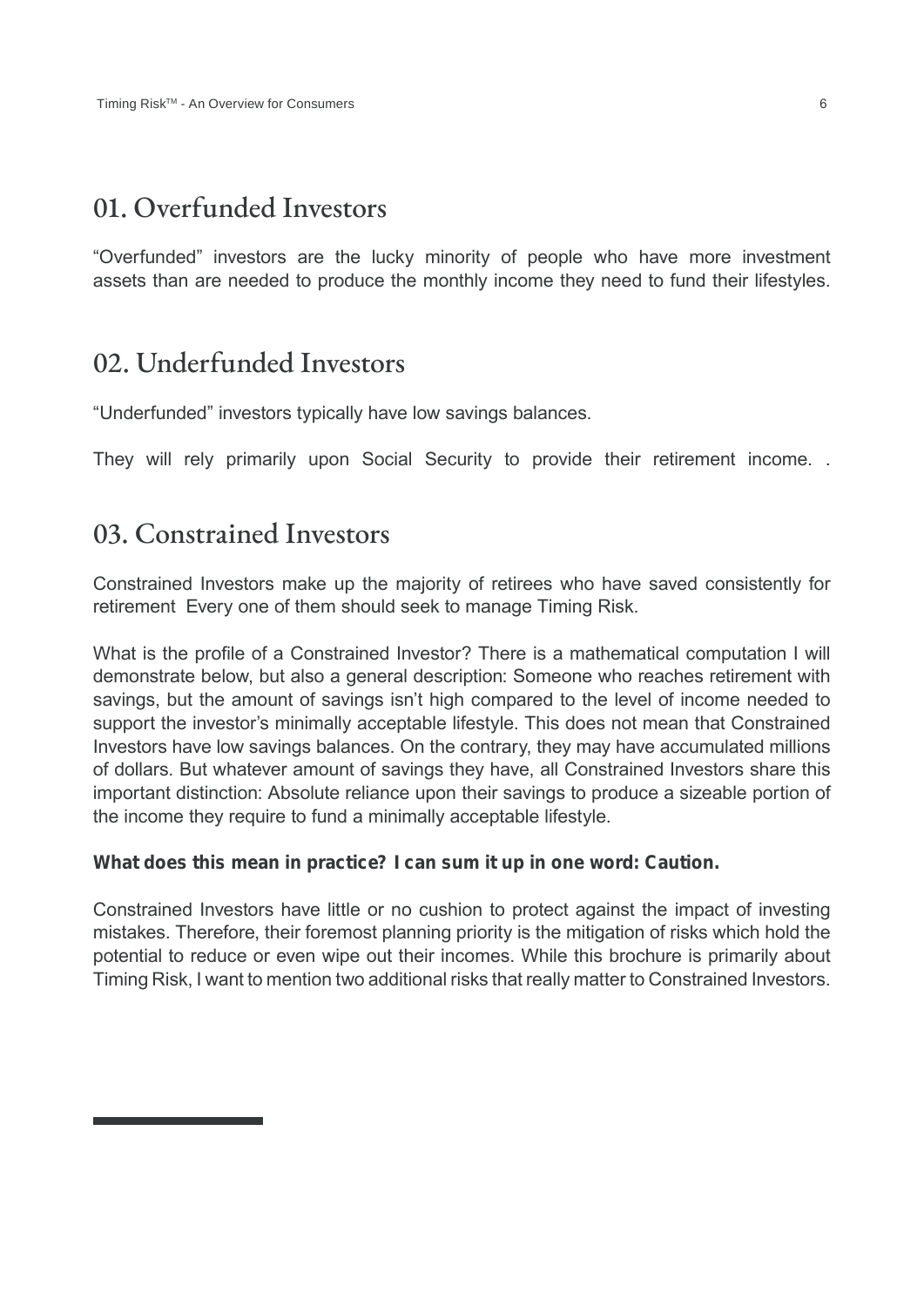## Timing, Inflation and Longevity: **The 3 Big Risks®**

Retirees face a number of risks. We've already addressed the management of Timing Risk. Let me briefly address two additional risks, **Inflation Risk** and **Longevity Risk**. Along with **Timing Risk**, these also deserve your careful attention.



#### Inflation Risk

When a retiree's income fails to keep pace with inflation, the automatic result is a reduced standard-of-living. To help protect against inflation risk, Constrained Investors benefit from an investing strategy which includes investments. Over many decades, stocks have proven to be an investment that keeps pace with inflation. However, it can be difficult for Constrained Investors to remain consistently invested during periods when stock prices are volatile or are in a steep decline. Balancing investments in stocks with safe money vehicles can provide safe monthly paychecks all through retirement. The security of a safe paycheck provides a framework for investment discipline that can help Constrained Investors remain invested through all stock market conditions. Investing involves risk, and you may incur a profit or a loss.

#### Longevity Risk

.

A critically important risk that Constrained Investors must be protected against is longevity risk. In the long run, nothing is more important. Imagine a single woman, we'll call her Sarah, who is 66 years of age. Sarah is in good health, and just entering retirement. Sarah has had a close-up view of what it is like to live a long time in retirement. Her mom lived until age 96. If Sarah outlives her mom by six years, Sarah will need monthly income that continues until she is 102. It is not a far-fetched outcome. In the U.S today, there are 900,000 centenarians. If Sarah lives to age 100, she will be one among 5,000,000.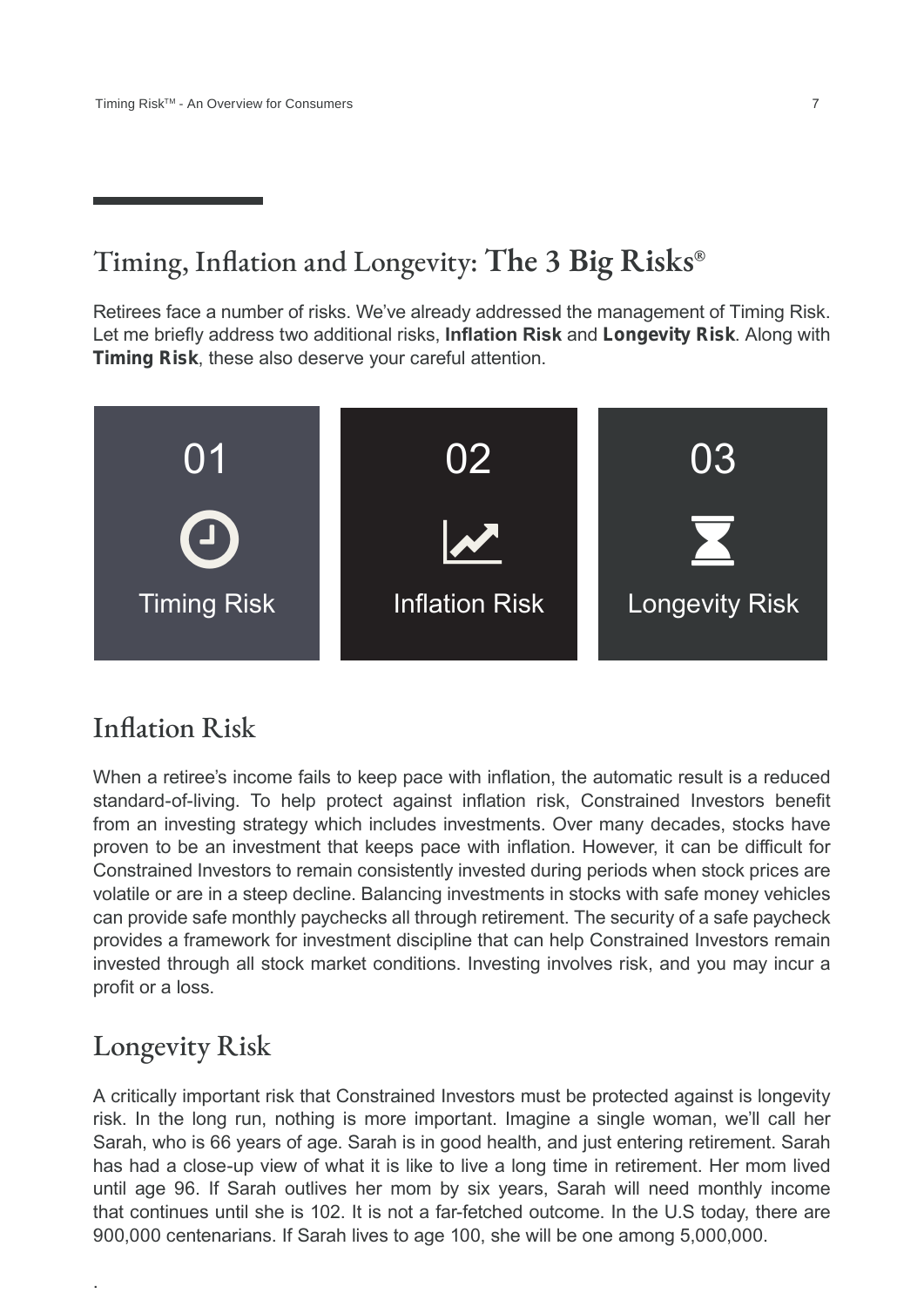#### **Never forget this: No retiree stops needing income.**

An annuity which provides lifetime, guaranteed income is a vital component of Sarah's overall income planning. The monthly income payments supplement her Social Security, and help Sarah produce the overall amount of income needed to fund her lifestyle. If, like Sarah, you are a Constrained Investor, you will probably find that the security of a lifetime guaranteed income is essential to your peace-of-mind in retirement.

### An Example: Paula, A Constrained Investor

Consider the example of another retiree, a widow who is also 66 years of age and in good health. Her name is Paula. Similar to Sarah's example above, Paula's mom also lived into her 90s. Paula craves financial security in her old age. She has saved regularly and has accumulated a nest egg of \$925,000. Paula has begun collecting Social Security income of \$2,200 per month. She requires a total of \$5,400 per month to pay for what we'll term her minimally acceptable lifestyle. Subtracting Paula's Social Security income from her total required monthly income, we arrive at Paula's **"income gap."**



**Required Income – Social Security = Income Gap \$5,400 - \$2,200 = \$3,200**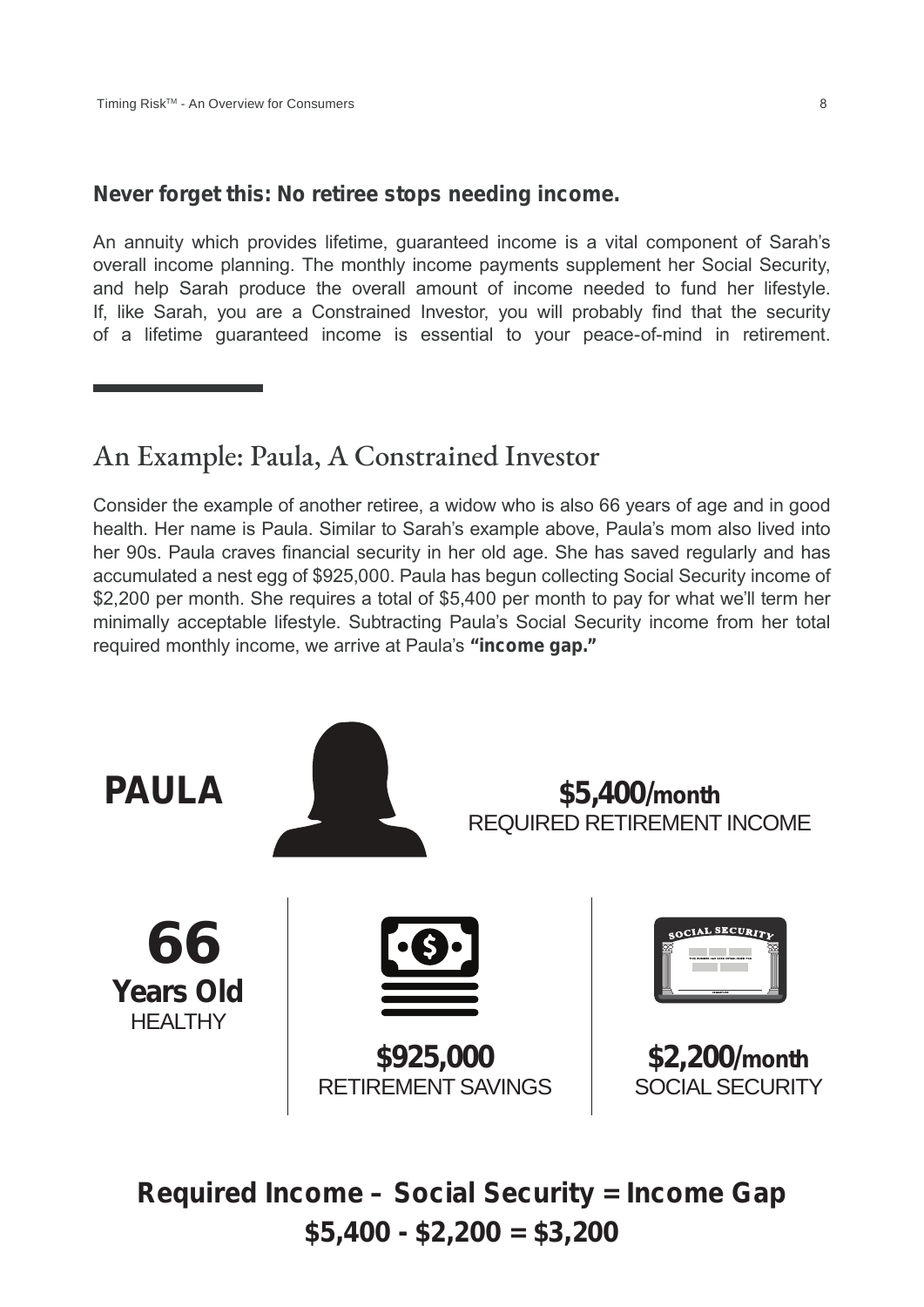#### The Income-to-Assets Ratio $^{TM}$

The Income-to-Assets Ratio offers an uncomplicated method to determine if you are a Constrained Investor. Just divide the annual income needed to be generated from savings by the total amount of savings available to produce income. If the resulting percentage is 3% or more, you are a **Constrained Investor**.

# In Paula's case, she needs her savings to produce **\$3,200 X 12, or \$38,400 annually. \$38,400 ÷ \$925,000 = .0415, or, 4.15% 4.15% is greater than 3%.**  So, with an Income -to-Assets Ratio of 4.15%, **Paula is a Constrained Investor**.

Paula's savings will be under pressure to deliver the level of income she needs. Practically speaking, Paula has no margin for error in terms of making investing mistakes. Her reliance upon her savings to produce income is unconditional. Mitigating risks, therefore, is the first order priority in Paula's income strategy.

#### In Retirement, It's All About Your Income

# "*In retirement it's your income, not your wealth, that creates your*  standard of living. **II**

**Robert C. Merton** ECONOMIST AND NOBEL LAUREATE

These words made an impact on me. And it led me to coin this phrase:

*The income-producing capacity of money changes all this time. And you should assume that it will change during your retirement.*

Allow me to explain why this concept is so important for retirees to understand. I will share an example that incorporates the meaning of both statements.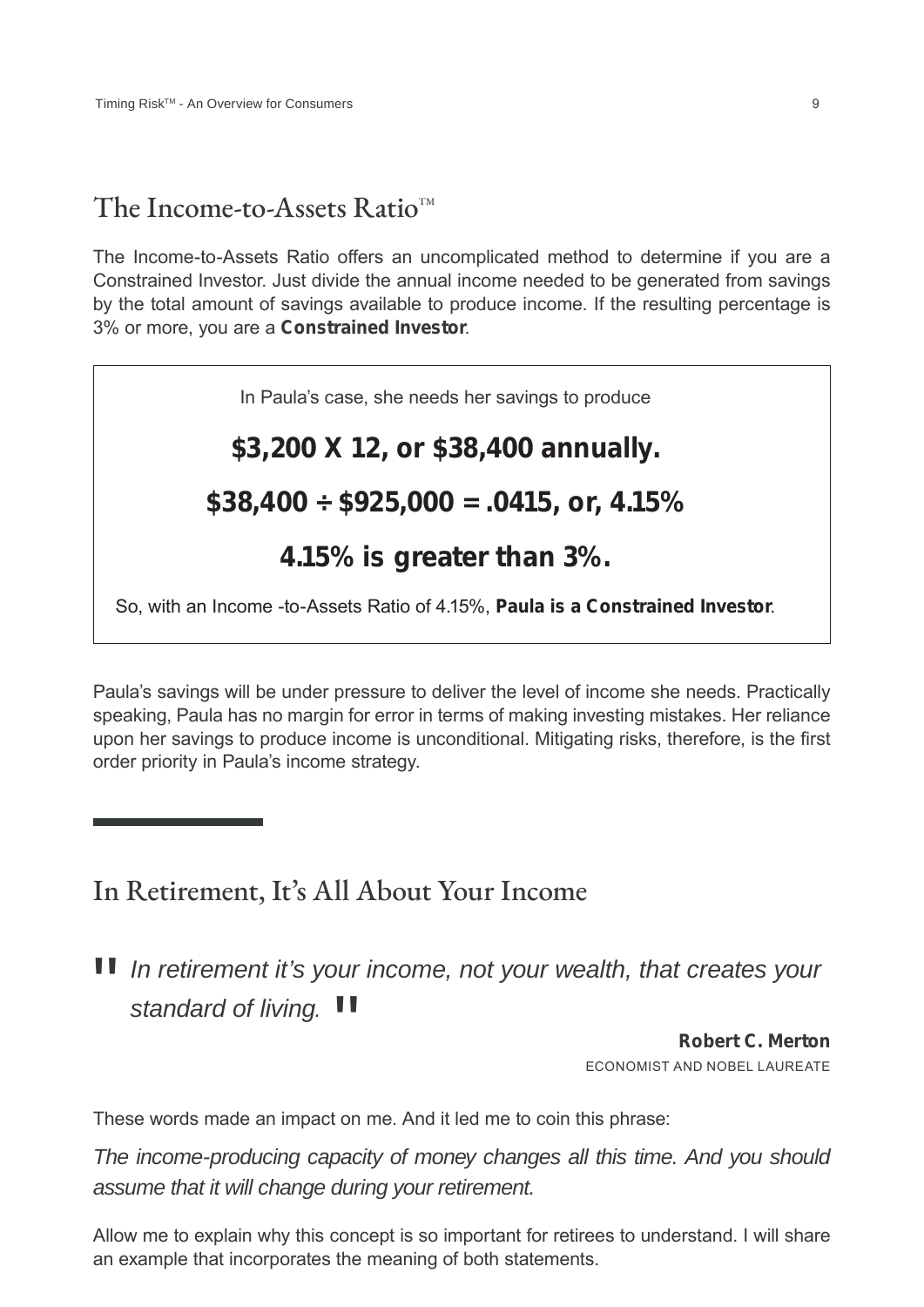Driven by the belief that a larger nest egg will provide more monthly income, retirees typically seek to enter retirement with as large a savings balance as possible. It makes perfect sense. It is simply logical for a retiree to presume that more savings will generate more income. But it often doesn't work out that way. The reason this deserves your careful attention is because, as stated above, *the income-producing value of money changes all the time.* You should assume that while you are retired it will change.

### An Example: Fred



Consider Fred, who retired in 2000 at the age of 65. Fred entered retirement with savings of \$500,000. A man who is risk averse, Fred craved the safety of CDs. Earning interest of 6.91%, Fred safely earned interest income of \$2,787 per month.

#### **Fast-forward 14 years.**

It's 2014 and something has happened that Fred would not have imagined back in 2000. Interest rates have plummeted. Now 79 years of age, and still averse to risk, Fred's CDs are earning only a minuscule 0.28% rate of interest. Fred's monthly income has been driven down by 96%, to a tiny \$116.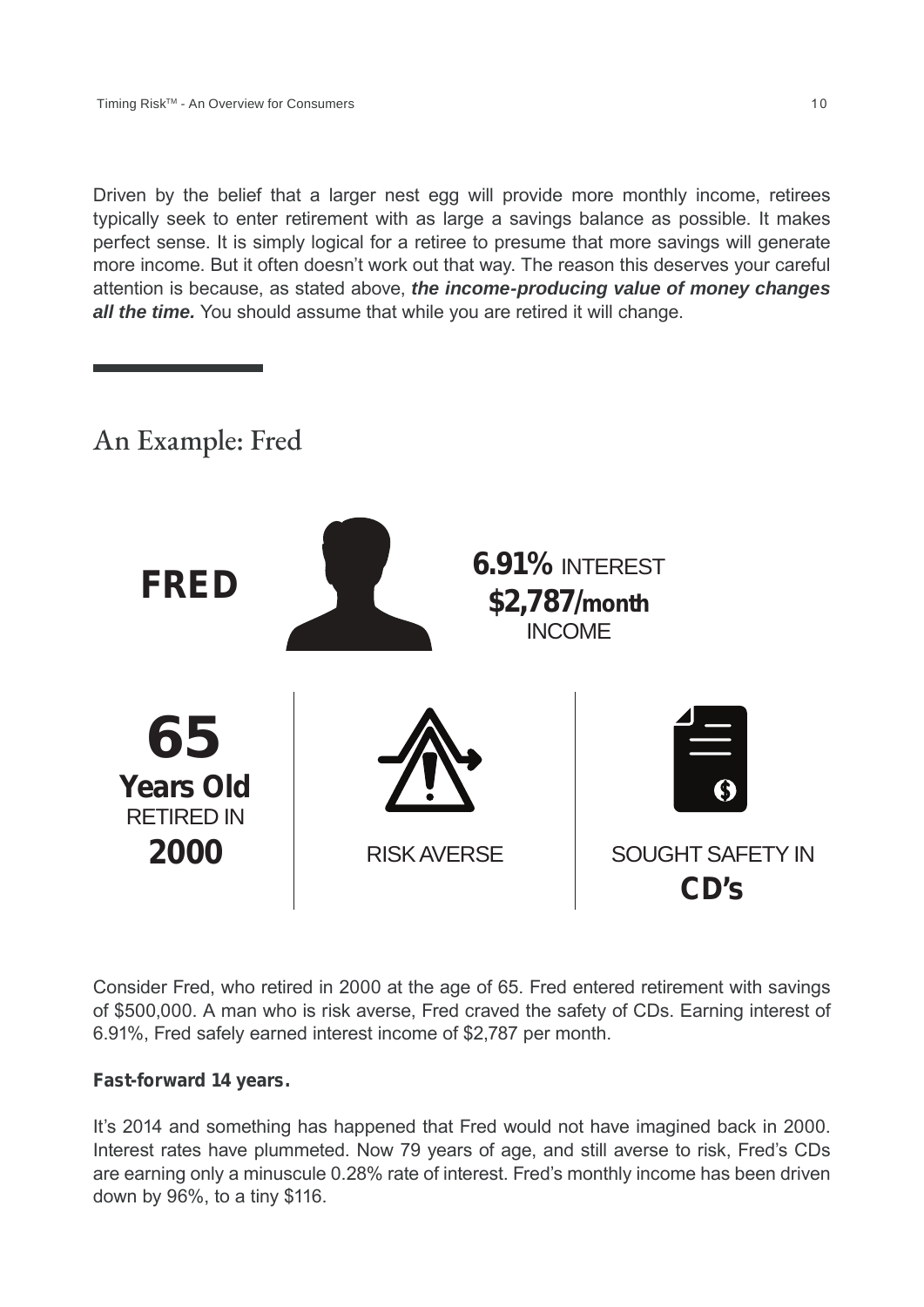

**Monthly Income**

Over 14 years in retirement, Fred's wealth never changed, but its income producing capacity changed remarkably. More than likely, when interest rates fell to near zero, Fred invested in stocks. It's worked out. Now, however, with the economy uncertain, stocks prices dropping, interest rates rising, and inflation surging, **Fred needs to be concerned about Timing Risk**.

#### Are You Unprotected Against Timing Risk?

If you have investments and believe that you are unprotected against Timing Risk, forward this brochure to your financial advisor. If you do not have an advisor, seek out one who has expertise in **retirement income distribution planning**.

"Distribution planning" refers to the specialty of intelligently spending down retirement savings. Not all financial advisors are trained in this specialty area of financial planning. It takes specific skills and insights on the part of the financial advisor. Ask the advisor for a formal, written income plan that explains how your near, medium and long-term income will be generated. The formal written income plan is not a "financial plan."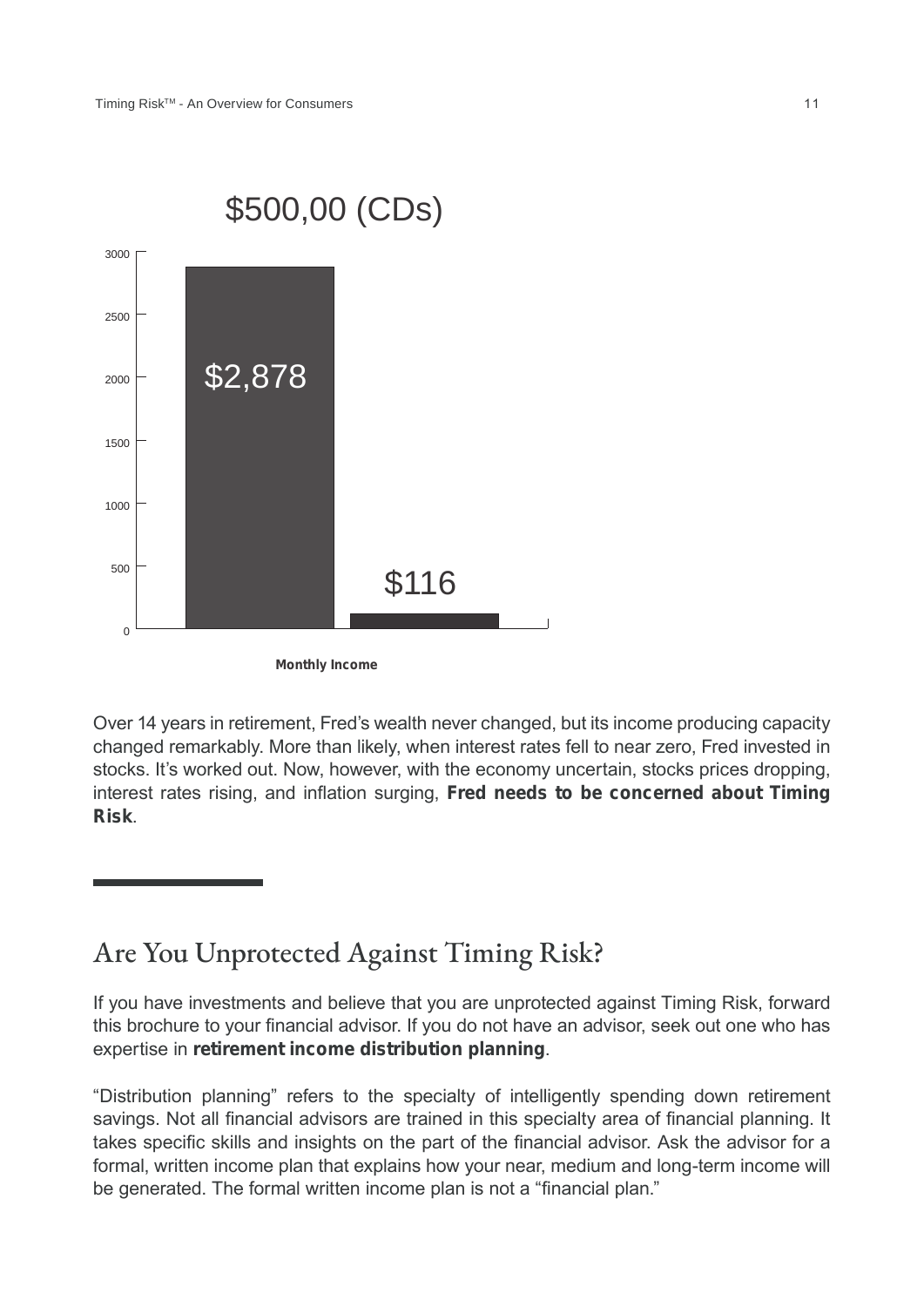## A Special Concern for Women

Everything about Constrained Investors that I have described above applies to all investors regardless of gender. However, female investors face challenges that men don't face. These make retirement security for a women ever more daunting. For performing similar work, even today, women typically earn only 85% of what men earn. Women tend to retire earlier. In addition, women often face caregiver responsibilities that may cause them to leave the workforce for periods of time. These issues often cause women to enter retirement with lower amounts of savings.

At retirement, the stakes are simply higher for female Constrained Investors. This is especially true when you consider that women live longer than men.

To address income in retirement that may be needed for decades, an annuity which pays you lifetime guaranteed income is an invaluable component of your overall financial picture.

#### Conclusion

Planning for retirement income is perhaps the most important financial responsibility most retirees will face. Never forget that it is your income, not your wealth, that creates your standard-of-living in retirement. Always remember that the income producing capacity of money changes all the time.

Over the near term, I view Timing Risk as critically dangerous to those who are close to retirement or recently retired. Longer term, it's longevity risk that retirees must seek to manage. The good news is that it's easy to deal with both.

#### If you are a Constrained Investor

**If you are, don't delay.** Take action to safeguard your precious, indispensable and lifestyleprotecting retirement income.

Finally, if you meet a financial advisor who recommends against lifetime guaranteed income, run away. That advisor has yet to learn about the needs of Constrained Investors like you.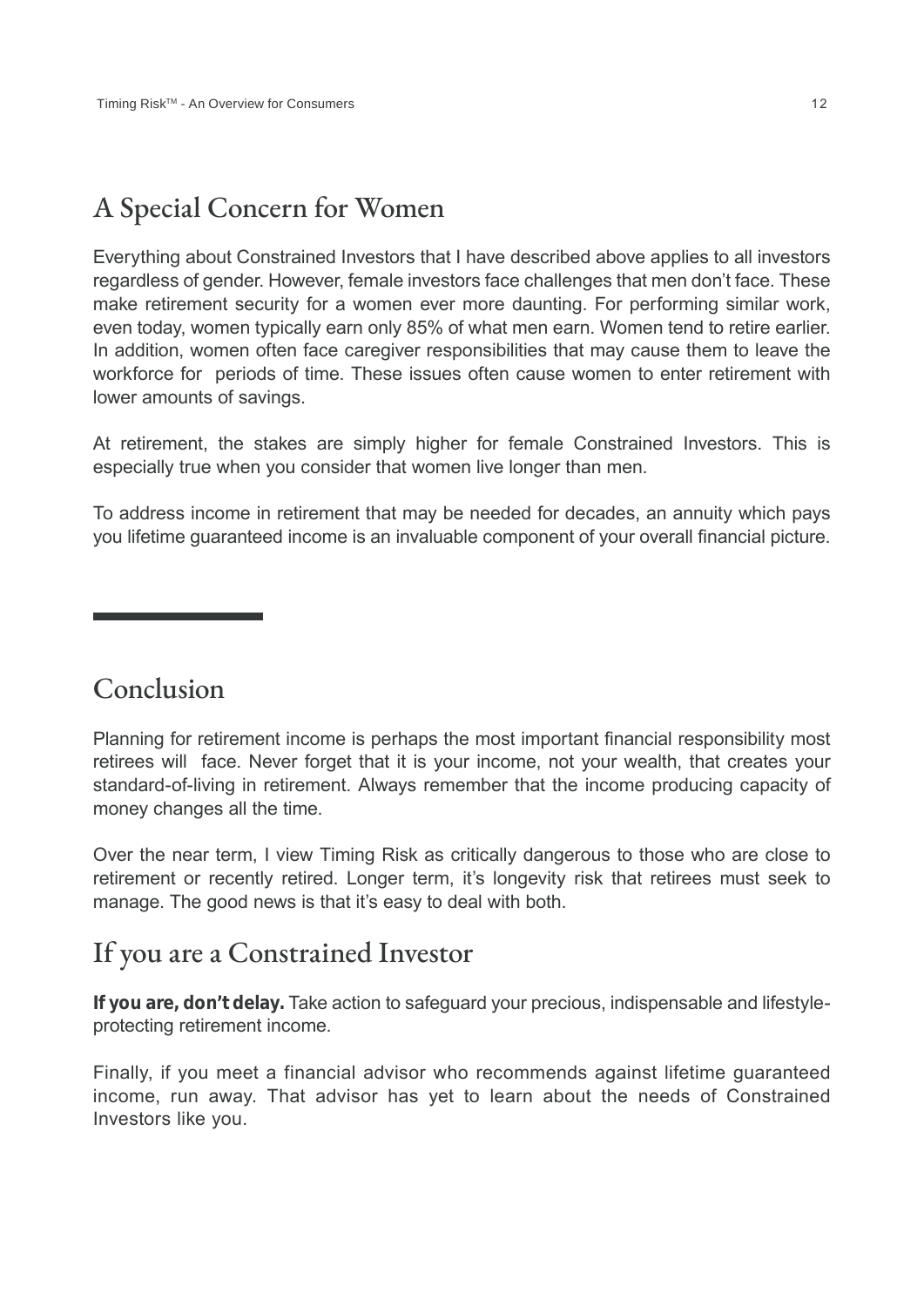#### About David

David Macchia is an author, business strategist and entrepreneur focused on improving retirement security outcomes for America's Constrained Investors. He is Founder & CEO of Wealth2k, Inc, and the developer of the widely used retirement income strategy, The Income for Life Model. Recently, David introduced Women And Income, the first retirement income solution developed expressly for "Boomer" women.

David earned an MBA, with Honors, from Boston University Questrom School of Business. He holds the Retirement Management Advisor and CBBF professional designations. David is the author of *Lucky Retiree: How to Create and Keep Your Retirement Income with The Income for Life Model*.



David addresses the 1,200 attendees at the Pershing Customer Conference.